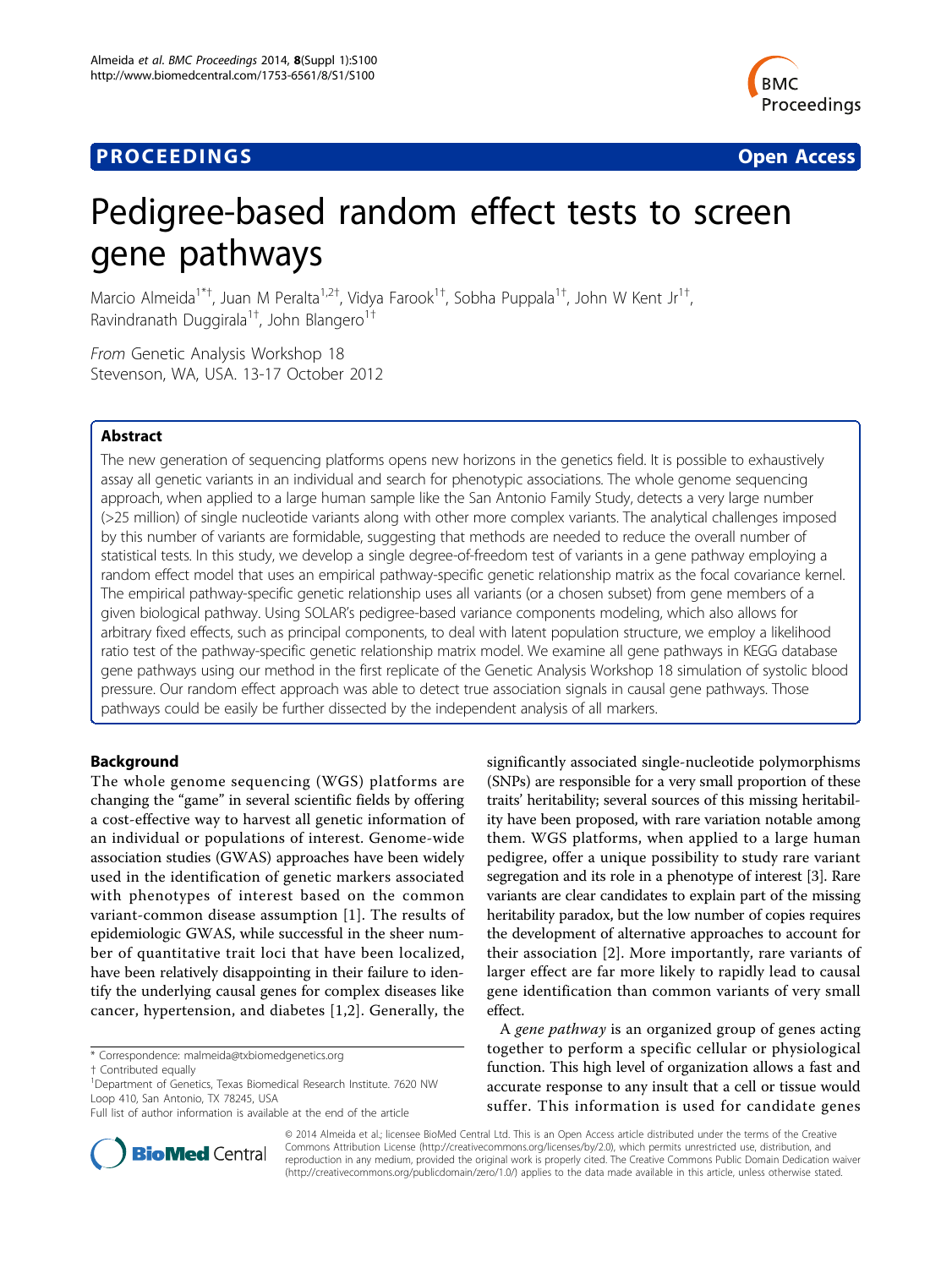annotation and several databases offer pathways information like GO (Gene Ontology) and KEGG (Kyoto Encyclopedia of Genes and Genomes) [[4](#page-4-0),[5\]](#page-4-0). The causal component of a gene pathway will involve all phenotypically relevant functional variants of the genes in the pathway. To develop an omnibus test of whether a gene pathway plays a role in influencing a given phenotype, we must aggregate information into a single parameter.

A standard way to examine genetic variation across individuals is to examine genetic relationship matrices (GRMs) that quantify pairwise genetic similarity by the number of shared IBD (identical-by-descendent) or IBS (identical-by-state) alleles. Standard quantitative genetic methods use IBD-derived coefficients to structure pairwise phenotypic covariances to obtain estimates of overall heritability and linkage [[6\]](#page-4-0). Here, we present a new approach that uses a pathway-specific GRM (PSGRM) for each available KEGG pathway to structure a pathwayspecific variance component. A given PSGRM is estimated using the information provided by the complete set of sequence variant in or near genes of a specific gene pathway. Using the variance component model implemented in SOLAR, we employ a likelihood ratio test (LRT) of the PSGRM model against a null model only using the expected IBD matrix derived from the pedigree relationships [[6\]](#page-4-0). PSGRM models that deviated from the null model and accounted for a significant portion of the trait's heritability are selected. Genes in those pathways that are shown to potentially harbor functional genetic variants could then be tested independently for causality. We also tested how minor allele frequency (MAF) spectra contribute to the PSGRM estimation. Our approach reduces the number of multiple independent hypotheses tested in a WGS and will reduce the computational burden. The explicit addition of a priori biological knowledge will aid candidate SNP annotation and interpretation of results from a WGS or GWAS study.

# Methods

# Genetic Analysis Workshop 18 data acquisition

Our analyses were performed on the Genetic Analysis Workshop 18 (GAW18) data set using simulated systolic blood pressure as our trait of interest [[7\]](#page-4-0). All analyses were performed using the first simulated phenotype replicate (SIMPHEN.1.csv).

# KEGG database acquisition and gene mapping

The latest KEGG database release was obtained (10/ 2012). The database information was parsed and each gene assigned to its respective pathway. A given gene could be a member of more than 1 pathway. Each gene was mapped using the longest known splicing isoform using the latest RefSeq database (09/2012). For each mapped gene, we defined limits 5 kilobases (kb) upstream

of the transcription start site and downstream of the stop codon, and all single-nucleotide variants located inside this region were selected. Using the sequencing data provided for GAW18, we collected all genotypes for those variants in all individuals. All variants within a gene were merged into a single pathway file.

#### PSGRM estimation

All sequence variation in a gene pathway was used as an input to KING software [[8\]](#page-4-0) for the estimation of the PSGRM. KING uses an efficient algorithm implementation that allows fast kinship estimation for all pairs of individuals. The PSGRMs were calculated using the "robust" algorithm implementation, taking into account the potential for underlying genetic heterogeneity.

#### Gene pathway burden test

A new variance component parameter was introduced into a standard pedigree-based variance component model Ω =  $\sigma_{Total}^2$  (2Φ*h<sub>r</sub>*</sub> + 2*Eh<sub>gp</sub>* + *Ie*<sup>2</sup>), where Ω is the phenotypic covariance matrix,  $\sigma_{Total}^2$  is the total phenotypic variance,  $h_r^2$ ,  $h_{gp}^2$ , and  $e^2$  respectively represent the proportion of  $\sigma_{\text{Total}}^2$  that can be attributed to the residual additive effect of polygenes, the gene pathway-specific variation, and a random environmental effect. Several critical structuring kernels are employed to model the covariances between individuals:  $\Phi$  is the expected or theoretical kinship matrix integrated over the genome, *E* is the empirically estimated pathway-specific kinship matrix (the PSGRM), and *I* is the identity matrix. Such kernel-based approaches for summarizing the effects of multiple genetic variants have been proposed decades previously [[9](#page-4-0)] and has grown in popularity recently [[10,11\]](#page-4-0) Maximum likelihood estimates (assuming a multivariate normal probability density) and LRTs of the  $h_{gp}^2$ parameter were obtained using an extension of the *poly*genic command in SOLAR independently for each gene pathway [[11](#page-4-0)]. The significance of each gene pathways variance component estimate was obtained from a LRT against the null model  $\Omega = \sigma_{Total}^2 (2 \Phi h_r^2 + I e^2)$ . Because the variance component  $h_{gp}^2$  is tested on its boundary, the LRT statistic is distributed as a 50:50 mixture of a 1-degree-of-freedom chi-square and a point of mass zero [[12](#page-4-0)] although this is conservative [[13](#page-4-0)]. For both models, we calculated the heritability of systolic blood pressure using the first simulated phenotypic replicate. We used sex, age, and smoking status as covariates in our model. To control for possible population stratification, we also included as covariates the first 5 genetic principal components calculated from a subset of ~29,000 low, mutual, linkage disequilibrium (LD) SNPs from the GAW18 GWAS data. Those principal components are responsible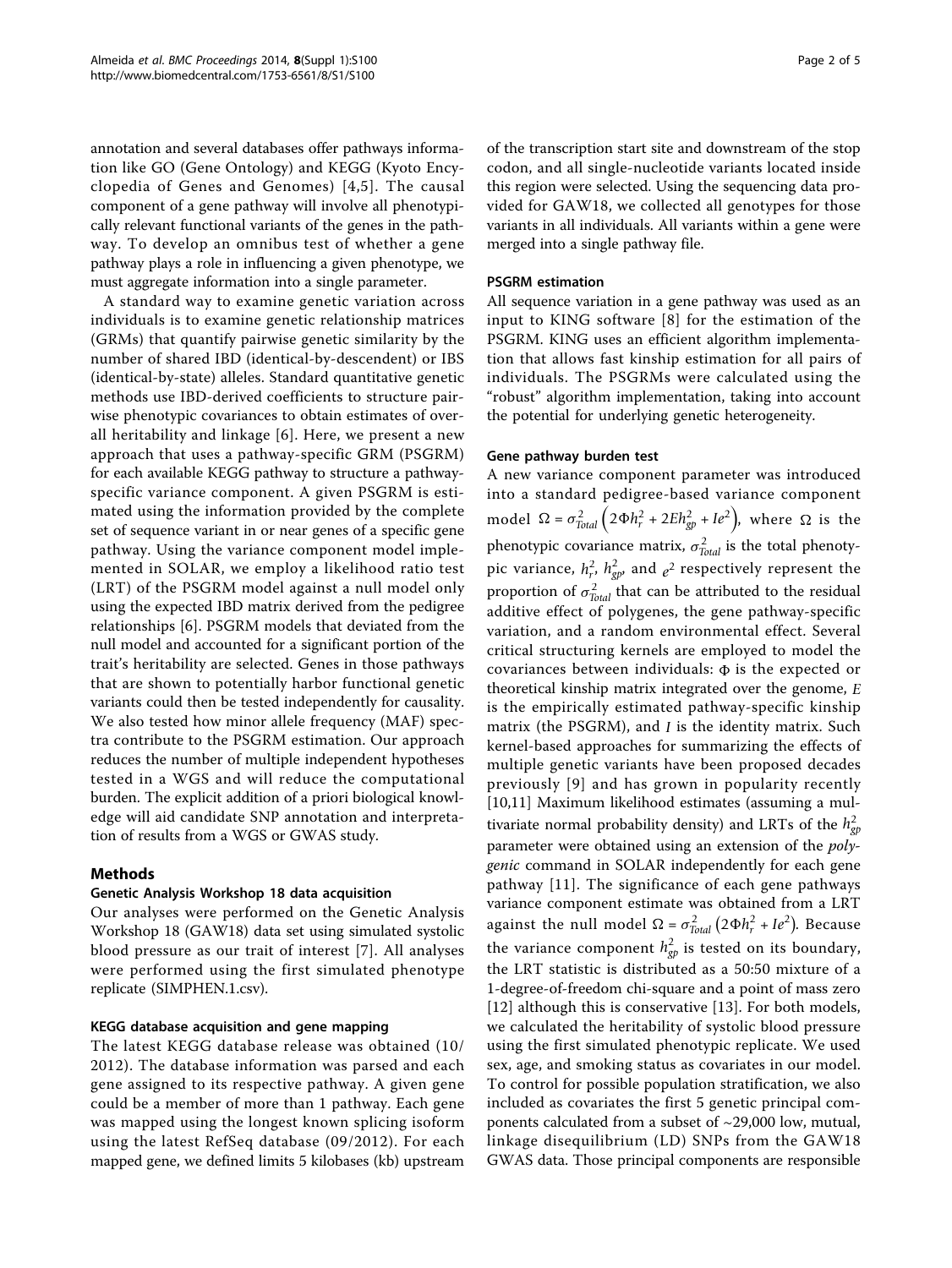for 5% of the trait's total variance and were calculated in 117 founder samples using routine *prcomp* in R  $[14]$  $[14]$  and were then projected to the rest of the genotyped pedigree so as to not incorrectly capture systematic pedigree information.

#### Results

# KEGG database organization and initial processing of GAW18 data

Initially, we downloaded the latest KEGG database release; this database is composed of 223 gene pathways for which we could classify 2428 genes located on the odd-numbered chromosomes. Each gene was mapped using the hg19 human genome assembly as a reference. Using the GAW18 WGS data set, we selected all variants near each gene (see Methods for details) of a gene pathway and all genotypes were collected. To further evaluate the sensitivity of the gene-pathway-specific LRT, we created 3 additional "virtual" pathways: (a) all causal genes used in the simulation, (b) major causal gene MAP4 and 9 randomly chosen genes, and (c) MAP4 plus 49 randomly chosen genes. The gene MAP4 exhibits the largest cumulative effect on the systolic blood pressure (SBP) phenotype and the number of random genes chosen mimics typical sizes of gene pathways.

#### PSGRM estimation and testing

All variants identified in a specific gene pathway were used as input for KING [[8\]](#page-4-0) to estimate a PSGRM using the robust routine to account for unknown population structure. This same procedure was applied in all gene pathways, including the virtual causal sets. As a proof of concept, the PSGRMs were compared to the pedigreederived theoretical kinship by the comparison of the mean deviation of all pairwise kinship estimates. Figure 1A is a scatterplot showing the relationship between the number of genes in a pathway and the observed mean deviation for related individuals; Figure 1B shows the same comparison for unrelated individuals. Pathways composed by a larger number of genes tend to show smaller deviations as they asymptotically become more similar to the theoretical kinship estimator. Pathways composed by fewer genes have a more random behavior that illustrates the PSGRM capabilities of analysing relevant local patterns of allele sharing between individuals. As in traditional linkage analysis, deviation between the PSGRM and the theoretically expected genome-wide kinship matrix is required for the test to have power. When the 2 panels of Figure 1 are compared, the observed differences between the kinship estimates in unrelated individuals (1B) are more pronounced than the kinship estimates in Figure 1A. This result demonstrates that the PSGRM estimation captures potentially important information from the unrelated individuals as expected.



We estimated  $h_{gp}^2$  for each PSGRM and tested whether the PSGRM can account for a significant proportion of trait's total heritability. The effect of each  $h_{gp}^2$  term addition was tested using a LRT model implemented in SOLAR. All KEGG pathways were tested and  $p$  values obtained were used to create a Q-Q plot representation. Figure 2 depicts the Q-Q plot shows enrichment of

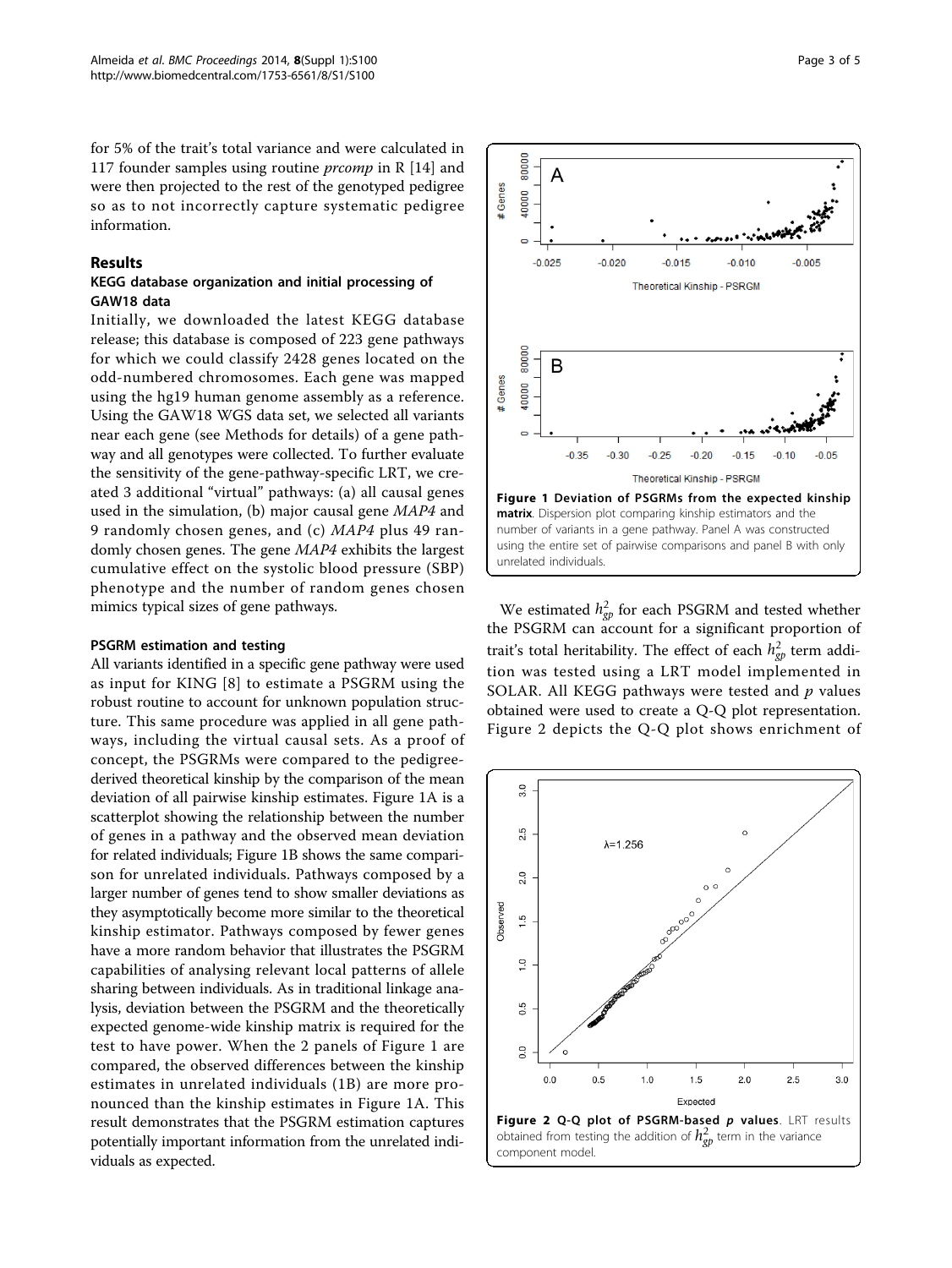signal with an observed inflation parameter of  $\lambda = 1.256$ . The GAW18 simulation offers a unique opportunity to test the sensitivity and specificity of our method. We created 3 "virtual" gene pathways composed totally or partially by causal genes that were used in the SBP phenotype simulation. The virtual gene pathways had their PSGRM estimated and their resulting  $h_{gp}^2$  tested. The virtual pathways were able to absorb significant SBP heritability and the CAUSAL\_SET made up of all causal genes shown to be the most significant pathway tested (Table 1). Two KEGG pathways, "cytokine\_interaction" (2 causal genes in the GAW18 model) and "glutathione\_metabolism" (2 causal genes), showed suggestive association. Two other associated pathways were "CAU-SAL\_1\_TO\_9" and "E. coli infection" that have 1 and 0 causal genes, respectively (ie, the latter is a false positive). Overall, the low false-positive ratio is encouraging, but the same test needs to be addressed across a larger number of traits. Our results show that the PSGRM ratio test was able to detect small genetic signals dispersed in larger gene pathway.

#### Analysis of rare variant contribution to PSGRM testing

To assess the contribution of rare variants to phenotypes of interest, we selected and tested all variants in a pathway using 2 different MAF thresholds of 0.05 and 0.01 (Table 2). These low MAF spectrum variants typically did not improve causal pathway detection. Our focus on empirical IBD estimates contribute to this finding as there is less information regarding local IBD in the subset using only rarer variants. If we had employed a purely IBS-based kernel, these results might have been substantially different.

# **Discussion**

WGS allows the complete enumeration of genetic variation. The sensitivity of WGS leads to the detection of a large number of rare variants not present in a standard high-density SNP array. Rare variants represent a partial explanation for the missing heritability paradox as their abundance and their expected genetic effect sizes are much higher than common variants [[15\]](#page-4-0). Large extended pedigrees, like those in the GAW18 cohort, increase the

Table 2 Tests of  $h_{gp}^2$  calculated using different frequency spectra. Association results of the CAUSAL sets using variants with different MAF spectra. The columns "Complete set", "MAF< 0.05" and "MAF 0.0" represent respectively the use all variants near genes, all variants with MAF< 0.05 and all variants with MAF < 0.01.

| Gene set       | Complete set | MAF < 0.05 | MAF < 0.01 |  |
|----------------|--------------|------------|------------|--|
| CAUSAL_1_to_49 | 0.178527     | 0.173653   | 0.0455696  |  |
| CAUSAL 1 to 9  | 0.004348     | 0.000155   | 0.0111827  |  |
| CAUSAL SET     | 0.0000002    | 0.168555   | 0.0548205  |  |

probability of detecting rare variant effects, as variants that are rare in the population may be enriched by segregation in specific lineages [\[16\]](#page-4-0). Conventional genome-wide association-style multiple testing of the immense number of rare variants would require the use of stringent significance thresholds and reduce power. These barriers require the development of alternative methods to reduce the dimensionality of analysis. Here we present a hybrid method merging 2 approaches by calculating GRMs in predefined gene sets pathways. The definition of gene sets is flexible and allows the use of other sources of information, or even a candidate genes set defined by previous experiments. The PSGRM approach employed involves the genetic relationship estimation by analyzing local patterns of alleles shared in a gene pathway to reveal latent pathway-specific relationships across pedigrees and unrelated individuals. We focus on IBD estimation but many different IBS-related kernels could be utilized and should work better for studies that only have unrelated individuals focusing on association signal alone. Our IBD-based test is more similar to an extension of classical quantitative trait linkage but using empirical IBD estimates and generalizing them beyond a single genomic location. For the test to have power, there must be differences between the global IBD estimate and the pathway-specific estimate. The proposed single-degree-of-freedom test reduces the computational burden and allows a fast screen of gene pathways. The definition of a 5-kb region near a gene should be enable harvesting of a majority of regulatory elements playing a role in the expression regulation of the target gene; however, future studies should test larger

Table 1 Likelihood ratio tests of gene pathways. Results of likelihood ratio test using the pathway-specific variance component term  $h_{gp}^2.$  The table only shows pathways with *p*-values lower than 0.01.

| Pathway                | # Causal genes | Variance explained |       | $h_{-}^{\scriptscriptstyle\angle}$ p value | $\mu_{q_0}$ | $n_{\sigma p}^-$ p value |
|------------------------|----------------|--------------------|-------|--------------------------------------------|-------------|--------------------------|
| CAUSAL SET             |                | 0.2151             | 0.141 | 0.0019184                                  | 0.095       | 0.0000002                |
| Cytokine_interaction   |                | 0.032              | 0.127 | 0.0130248                                  | 0.131       | 0.0006748                |
| Glutathione metabolism |                | 0.027              | 0.221 | 0.0000136                                  | 0.074       | 0.00306                  |
| CAUSAL 1 to 9          |                | 0.0779             | 0.248 | 0.0000019                                  | 0.039       | 0.004348                 |
| E. coli infection      |                |                    | 0.244 | 0.0000099                                  | 0.051       | 0.0081785                |
| CAUSAL 1 to 49         |                | 0.0779             | 0.265 | 0.0000131                                  | 0.038       | 0.178527                 |